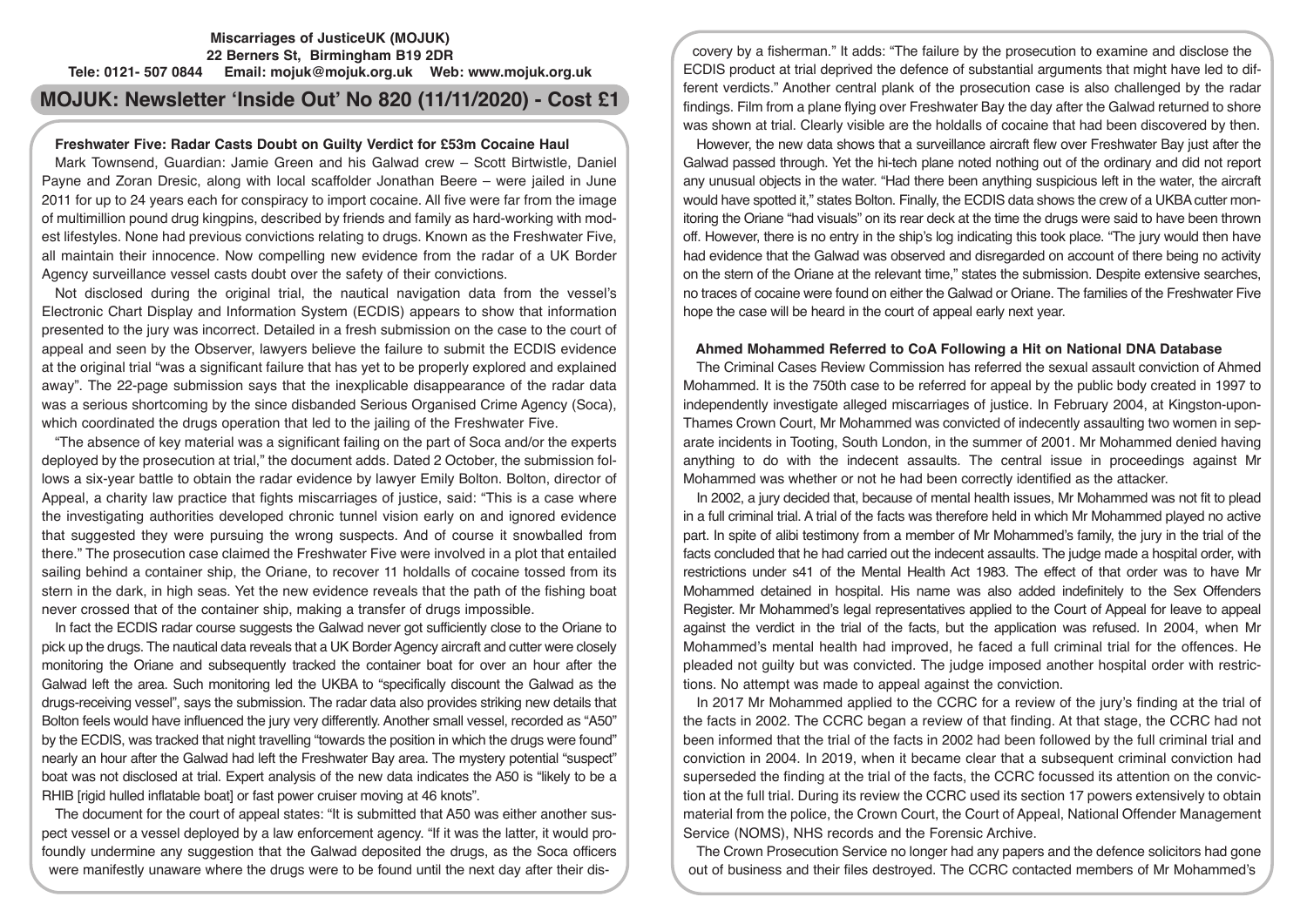family as well as defence counsel in both the 2002 trial of the facts and the 2004 full trial, but details about the investigation and proceedings, and particularly the full trial, were scarce. The CCRC also explored forensics in the case. Neither the police nor the Forensic Archive had retained any objects relating to the offences, such as a mobile phone which had featured in the police investigation and been swabbed for DNA but produced no usable evidence.

However, the CCRC identified a potential forensic opportunity in using modern DNA techniques, if any samples extracted from the swabs had survived even though the phone itself had not. The Forensic Archive did locate the samples and the CCRC arranged for DNA testing. The test yielded one male DNA profile, which was submitted for a one-off speculative search of the National DNA Database. The search yielded one good match with an SGM+ profile on the DNA database. When the CCRC investigated that person's background, it was found that he had been local to the area in which the attacks occurred. Further, contemporary police records suggested that he was a good match, and arguably a better match than Mr Mohammed, for the descriptions that the victims had given of the offender. He also had a conviction for a different kind of sexual offence committed in Tooting in 2003.

It should be stressed that the new DNA evidence found by the CCRC does not prove that this man committed these or any offences. However, the CCRC has reached the conclusion that the new information in relation to the DNA extracted from the mobile phone, and around the identification of Mr Mohammed as the attacker, raises a real possibility that the Court of Appeal will now quash his conviction. Accordingly, the CCRC has referred the case for appeal.

## **High Court Orders Article 2 Compliant Inquest Into Alleged Police Failures to Protect Life**

In R (Skelton) v Senior Coroner for West Sussex, the Administrative Court has today ordered a full, Article 2 ECHR compliant inquest into potential police failures to protect Susan Nicholson before she was murdered by her partner, Robert Trigg. Nine-years after the murder of a woman by a double killer, the High Court has ordered a full inquest which will investigate potential police failings that led to her death, with the hope that victims of domestic violence are better protected by police in the future. The judicial review, which was heard on 6 to 8 October, relates to the murder of Susan Nicholson by her partner Robert Trigg in 2011. Sussex Police initially considered her death non-suspicious and the coroner found it to be accidental but her parents, Peter and Elizabeth Skelton, campaigned for years for Robert Trigg to be investigated for her murder. After Trigg was convicted in 2017 the Coroner wanted to hold a short inquest, just changing the cause of death from "accidental" to "unlawful killing". She did not want to look at the wider circumstances of Susan's death, including whether it could have been prevented. The full inquest, under Article 2 of the European Convention on Human Rights – will take an in-depth look at whether the police failed to protect Susan's life. This will include looking at whether the police properly investigated the death of another of Trigg's partners, Caroline Devlin, and whether they responded appropriately to violence that Trigg committed against Susan in the weeks before her death. Witnesses will be interviewed and questions will be directed to Sussex Police officers about whether they took adequate steps to protect Susan, and whether they could have prevented her murder. At the hearing, Sussex Police argued that the judicial review should be dismissed despite initially indicating that they took a neutral stance. They also sent a bill for their costs to Susan's parents' solicitors, indicating that they would claim their legal costs from Susan's parents if the legal challenge was unsuccessful.

**Police 'Failings' to be Considered at New Inquest Into Death of Susan Nicholson**  Jack Hardy, Telegraph: The family of a woman murdered by a double killer have won a legal battle for a new inquest into her death to consider potential police failings. Susan Nicholson, 52, was suffocated by her boyfriend Robert Trigg in 2011, five years after he had killed another girlfriend, Caroline Devlin, 35, in 2006. He was only brought to justice after years of determined campaigning by Ms Nicholson's family, who refused to believe the police's view that neither death was suspicious. Following Trigg's conviction for Ms Nicholson's murder and Ms Devlin's manslaughter in 2017, a fresh inquest was ordered into the death of his second victim, which was initially recorded as accidental. Ms Nicholson's parents, Peter and Elizabeth Skelton, brought a judicial review to the High Court over a decision by the coroner for West Sussex to hold only a brief new inquest into the death.

It was beset by complications after Sussex Police opposed the challenge - and indicated they would claim legal costs from the Skeltons if it was rejected - while Trigg was accused of trying to hijack the process in a bid to clear his name. On Friday, however, Lord Justice Popplewell and Mr Justice Jay agreed in a ruling that the evidence could "credibly suggest" there were police failings and this should be examined in a new inquest. The Skeltons argued that Sussex Police failed in their duties by not conducting an "effective investigation" into the death of Ms Devlin and not taking "reasonable steps" to protect Ms Nicholson after officers were called to her address on at least three occasions in the months before her murder.

Mr Skelton said the High Court ruling had taken "a lot off our minds", telling The Daily Telegraph: "Every time we mentioned 'could Trigg have done this on purpose' the police would come up with an excuse - why would police keep on making excuses for him? "Every time we tried to do something, they threatened us with money to try to stop us, whereas the police should do everything in their power to investigate the case. "Since this has started our sleep has been disrupted, Elizabeth had a mild heart attack - over the years it has affected us. It's changed our lives."

A solicitor representing the couple said the ruling could help protect domestic violence victims in future. Alice Hardy, a partner at Hodge Jones and Allen, said: "The judgment is very helpful in setting out what investigative steps the police should take in this kind of situation, where somebody dies and an investigation needs to be carried out. "We will now also get a full inquest at which questions will be asked of individual police officers, senior police officers, about what was and should have been known about the risk to Susan, what was and should have been done to protect. "I hope this will cast a light on what Sussex Police should do in future to better protect people in Susan's position."

## **Strasbourg Reiterates Importance of Access to Justice in National Security Deportation Cases**

Bilaal Shabbir, Freemovement: Imagine being accused of a crime. Now imagine you're not told what that crime is. Then imagine a whole trial taking place without you being told what you've done and without you seeing any documents to prove it. Every time the top-secret evidence about you comes up, you and your lawyer are told to leave the room. Then imagine a court finding against you and deporting you from a country where you've spent several years. Imagine all of that happening right here in the UK.

If this sounds like Kafka, you are not wrong. It is also how our justice system commonly decides immigration and nationality cases that have a national security element to them. In the UK, we call it the Special Immigration Appeals Commission, introduced in 1997 as a replacement for the 'Three Wise Men' system which had been found to be unlawful under the European Convention on Human Rights in the Chahal case and under EU law in the Shingara and Radiom case.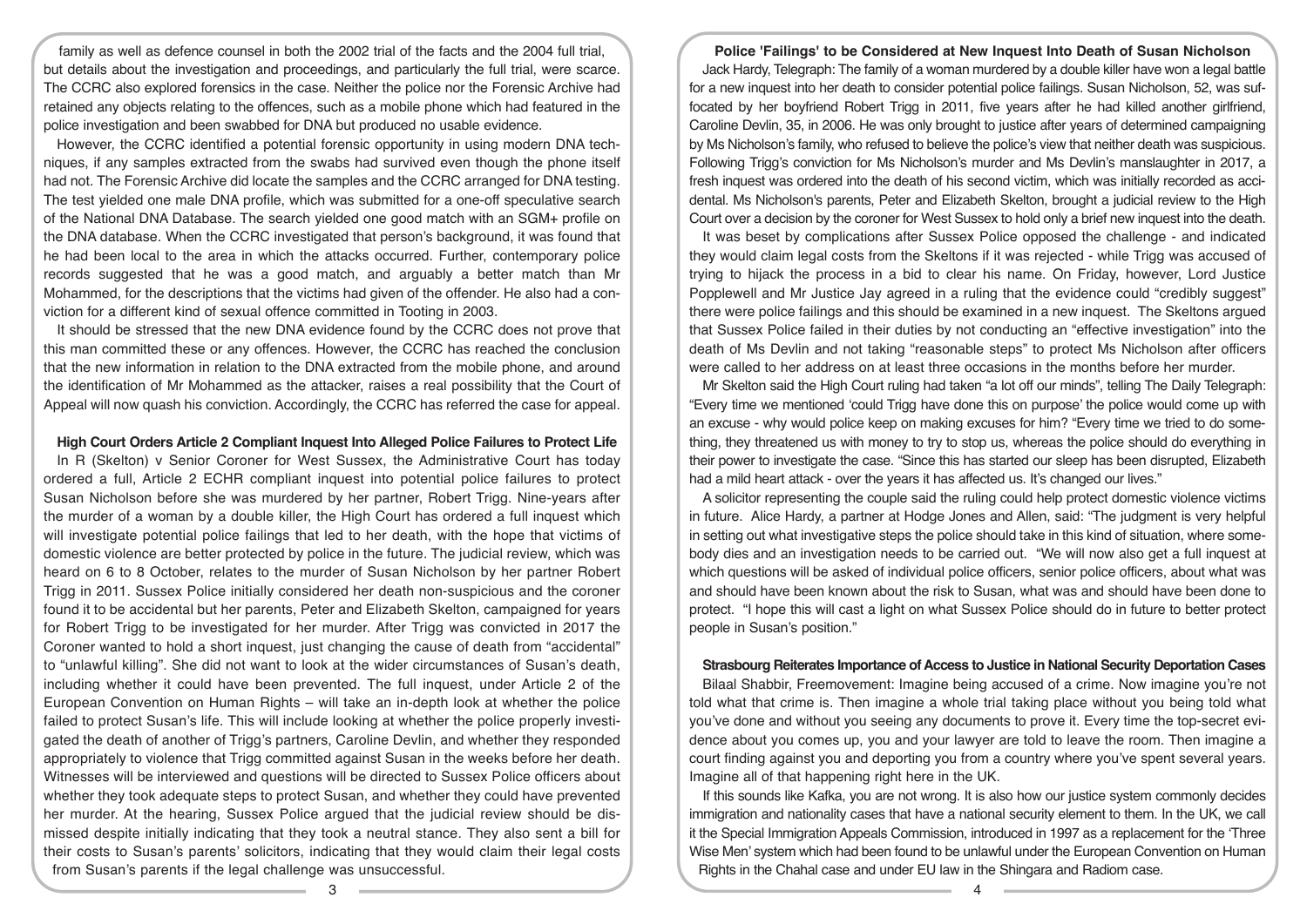Courts or tribunals like this are common in other countries too and just because things are bad here does not mean they aren't even worse elsewhere. The case of Muhammad and Muhammad v Romania (application no. 80982/12) is about how the Romanian justice system got the process badly wrong during the deportation of two Pakistani students accused of having terrorist links. Adeel Muhammad and Ramzan Muhammad were seemingly typical students until around December 2012, when the Romanian Intelligence Service got involved. The Muhammads were none the wiser until they were summoned by police to appear in the Bucharest Court of Appeal the following day. That same day, without being shown any evidence, they were both found to be "undesirable persons" and their deportation was ordered. Two days later, a news article was published explaining that the students were accused of being linked to Al-Qaeda and their names and details of their universities were disclosed to the public.

That same month, in December 2012, they lodged their claims with the European Court of Human Rights. A little under seven years later, the court agreed that the Muhammads had been dealt with unfairly. The main line of attack was that if the details of the case were so topsecret, why were they published in the newspaper after the Muhammads were found liable to deportation? Further, at no point had the Muhammads been told that they could have obtained legal assistance from lawyers who had special certificates to let them access the classified documents. Their then lawyers had not held such a certificate, so were effectively sitting blind. All of this basically hamstrung them into making very general submissions about their lives in Romania but without actually knowing what they were being accused of:

The Court reiterates that in the present case the applicants sustained significant limitations in the exercise of their right to be informed of the factual elements underlying the decision to deport them and their right to have access to the content of the documents and the information relied upon by the competent authority which made that decision… It does not appear from the file that the need for such limitations was examined and identified as duly justified by an independent authority at domestic level. The Court is therefore required to exercise strict scrutiny of the measures put in place in the proceedings against the applicants in order to counterbalance the effects of those limitations, for the purposes of preserving the very essence of their rights under Article 1 § 1 of Protocol No. 7…

Paragraph 203: The Muhammads were not told about any specific acts which allegedly endangered national security, or any information about the key stages in the proceedings, or about the possibility of accessing classified documents in the file through a lawyer with the required authorisation. These failings were not remedied by the fact the deportation decision was taken by independent judicial authorities at a high level.

The consecutive failures in the Romanian system led to a finding that the Muhammads' rights under Article 1 of Protocol 7 were breached: An alien lawfully resident in the territory of a State shall not be expelled therefrom except in pursuance of a decision reached in accordance with law and shall be allowed: (a) to submit reasons against his expulsion, (b) to have his case reviewed, and (c) to be represented for these purposes before the competent authority or a person or persons designated by that authority. The court was kind enough to order Romania to pay each of the students €10,000. But is that really enough for being stuck in litigation for seven years, being deported from a country where you were studying and facing the stigma of being accused of being a terrorist all that time?

The striking thing seems to be the complete absence of equivalent procedural rules like we now have in our Special Immigration Appeals Commission. In cases where the evidence is top-secret,

surely it would be all the more important to make sure there are very strict protocols in place to make sure people are notified of their rights to have lawyers access the classified information? Particularly given these students were only told the night before that they needed to pitch up at court the next morning. What kind of system of justice is that? How could that possibly be fair?

In the UK at least, we now have the system of 'special advocates' who are specially appointed and vetted lawyers who represent the interests of the person unable to see the sensitive information about their case. That added layer of protection seemed to be ignored or, at the very least, understated in the Romanian system. Finally, I know I have harped on about this again and again but the length of time that it takes the European Court of Human Rights to decided these cases is absolutely appalling. Thankfully, this case had some sort of happy ending and justice for those involved but so many of these cases are dragged out unnecessarily and people are left in limbo for years. This is a real barrier to access to justice.

# **Heard it Through the Grapevine**

Thieves have stolen half a tonne of grapes from a vineyard, the equivalent of 350 bottles of white wine, or £3,300. When workers arrived at the Coteau Rougemont vineyard in a wooded area in Quebec, Canada, there was nothing left to pick. Benoit Giroussens, manager of the vineyard, told the Canadian Broadcasting Corporation: "It's really frustrating to see all the work from the last year was just wasted. "We think they came in with [all-terrain vehicles] or a tractor and just ripped the grapes straight off the vine." "We are offering five cases of wine to anyone who will help us pin down these unscrupulous thieves," said a post on the vineyard's social media page.

#### **Police Forces Must Take Firm and Unified Stance on Tackling Sexual Abuse of Position**

The Conversation: PC Stephen Mitchell of Northumbria Police was jailed for life in 2011 for two rapes, three indecent assaults and six counts of misconduct in a public office, having targeted some of society's most vulnerable for his own sexual gratification. The case prompted an urgent review into the extent of police sexual misconduct and the quality of internal investigations. One of the recommendations required forces to publicly declare the outcomes of misconduct hearings.

A review of police sexual misconduct in the UK by HM Inspectorate of Constabulary revealed on average 218 cases a year between 2014 and 2016, or around one case per 1,000 officers. A follow-up report from last year shows 415 cases over the following three years, an average of around 138 a year. But while these serious crimes are still relatively rare, sexual misconduct is a serious matter with implications for the public's view and trust of the police as an institution. In many cases, the officers' actions have potential to re-victimise those who are already victims of domestic abuse or rape. Such abuse of position is also likely to be underreported, with victims fearing they will not be believed.

Compared to other forms of police corruption, sexual crimes committed by serving officers is under-researched, with the majority of existing research focusing on the US and Canada. I am police officer conducting PhD research on sexual misconduct among police officers and barriers to reporting sexual misconduct. In a new paper, my colleagues and I sought to explore the situation in England and Wales by examining the outcomes of police disciplinary proceedings.

Analysing documents from 155 police misconduct hearings, we identified eight different behaviours: 1. Voyeurism – for example using a police helicopter camera to observe women sunbathing topless in their private gardens. 2. Sexual assaults, relationships or attempted sexual relationships with victims or other vulnerable persons. While the national figures show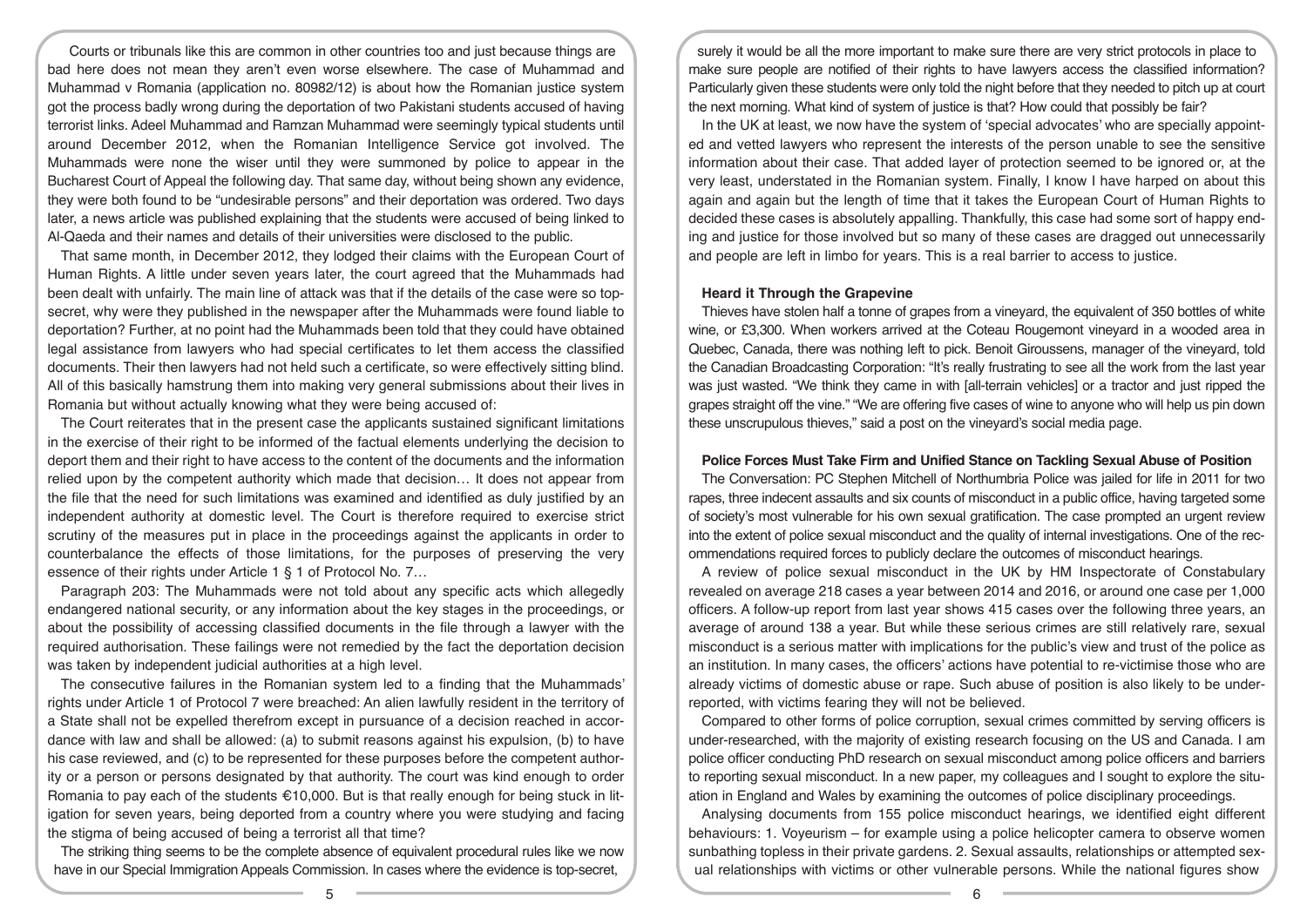some 117 reports of sexual assaults by police officers, the disciplinary hearings we studied featured primarily cases of professional malpractice through consensual but inappropriate relationships that fell below the threshold of criminal behaviour. 3. Sexual relationships with offenders. Similarly, while the data was heavily sanitised for publication there were only a very small number of cases where assault was involved. In most cases, these were consensual relationships, albeit inappropriate ones. 4. Sexual contact involving juveniles, including the making of or distribution of pornographic images of children. 5. Behaviour towards police officers, including sexual assaults on colleagues and sexually inappropriate language and behaviour. 6. Sex on duty, chiefly between colleagues or officers and their partners. 7. Unwanted sexual approaches to members of the public – for example, pressuring a member of the public who is not a victim or witness for their phone number and then sending sexually inappropriate messages. 8. Pornography, such as posting intimate images of former partners on revenge porn sites and, in one case, using a police camera to record a pornographic film.

It's useful to see how the offences in England and Wales differ compared to the US and Canada. For example, US researcher Timothy Maher defines what he calls "sexual shakedowns", a category of offence not recorded in the UK, where an officer demands a sexual service, for example in return for not making an arrest. This is particularly prevalent in cases involving sex workers, and also other marginalised women such as those with low education levels, or those experiencing homelessness, drug and alcohol abuse or mental health issues. In a US study of women drawn from records of drug courts, 96% had sex with an officer on duty, 77% had repeated exchanges, 31% reported rape by an officer, and 54% were offered favours by officers in exchange for sex. When US officers targeted offenders for sexual gain, it was often for the purpose of humiliation or dominance – an unnecessary strip search, for example. On the other hand, our research indicates the problem in the UK is more of officers targeting vulnerable victims or witnesses in order to initiate a sexual relationship.

The most common sexual offences by officers

We found the most common type of sexual misconduct was officers having sexual relationships with witnesses or victims, accounting for nearly a third of all cases. Many of these victims had histories of domestic abuse, substance abuse or mental illness, making them highly vulnerable. In general, the victims revealed many of the same risk factors as those found in people targeted by sex offenders. There are also similarities between the actions of these police officers and similar offences by prison officers or teachers, who are also more likely to select victims they believe are easily controllable and less likely to speak out.

The second most common type involved the way police officers treated their colleagues – most often a higher-ranking male officer towards a lower-ranking or less experienced female officer. Generally, higher ranking officers have less contact with the public and more contact with staff, which may at least partially explain this finding. But in the US and Canada this type of sexual misconduct is more likely to be directed towards a colleague of the same rank. As in the US, we found that the vast majority of officers involved in sexual misconduct are male. For the handful of female officers in our sample, almost all were involved in sexual relationships with offenders. Hearing documents do not provide in-depth information, and in media coverage – such as that of PC Tara Woodley, who helped her sex offender partner evade police – it is harder to understand who held the power and control in these relationships.

Misconduct hearings, with variable results

The outcomes of sexual misconduct hearings differed, with officers more likely to be dis-

missed for having sex with victims in forces from the south of England than in the north, while officers having sex on duty were more likely to be dismissed in the Midlands. Officers above the rank of sergeant were more frequently dismissed than constables, suggesting there is less tolerance of misconduct for those of higher rank. Compare this to similar cases in the NHS, where nurses involved in sexual misconduct are more likely to be struck off than doctors.

Our findings suggest that police forces in England and Wales are taking sexual misconduct seriously, with 94% of all cases leading to formal disciplinary actions, and 70% leading to dismissal. But the variation of outcomes across the country is a concern, and there is evidence of misconduct hearing panels not following the College of Policing's guidance, as seen in a recent case of racist comments by West Midlands police officers.

I believe that the majority of my colleagues uphold the moral and ethical values expected of them, but more needs to be done. The HM Inspectorate of Constabulary's report from last year argues that police forces are not moving quickly enough to deal with the issue, citing lack of investment, training and poor record keeping. There can be no place in the police for those who would abuse their position.

#### **Inquest Finds Failings at HMP Durham Possibly Contributed to the Death of Garry Beadle**

INQUEST: The inquest into the death of Garry Beadle concluded on the (26/10/2020), that issues in record keeping and information sharing at HMP Durham possibly contributed to his death. Garry was 36 years old when he was found hanging in his cell and he died in hospital four days later on 11 February 2019. He was in custody on remand and had only been at the prison for six days. His death was found to be suicide.

 HMP Durham has seen the highest number of self-inflicted deaths of any prison in England and Wales this past year. Since Garry's death there have been a further seven self-inflicted deaths, four of whom were also men on remand. The most recent review of HMP Durham by prison inspectors in 2019 identified insufficient progress on reccomendations relating to the management of prisoners at risk of suicide.

The inquest heard that it was Garry's first time in prison. He arrived at HMP Durham on 1 February 2019 with a suicide and self-harm warning form (known as SASH\*). It recorded that Garry had attempted to hang himself and had taken an overdose in the last two weeks. He had told a Magistrate and his solicitor he would not last two days in prison. The form also recorded Garry's repeated statements that he had mental ill health.

 On reception at HMP Durham, a senior prison officer discussed the SASH form with Garry. Garry told the officer he felt so down he would attempt to take his life again, and that he missed his children "like crazy". However, the officer did not fully record this, which he accepted at the inquest was a missed opportunity for information sharing.

Garry was subsequently seen by a nurse for his initial health screening who, despite the information on the SASH form, recorded that Garry had not overdosed in the last twelve months. The jury heard this nurse had not received training on prison suicide and self-harm management (known as ACCT\*) for five or six years, and had no training on SASH forms. The jury concluded that inconsistent training across prison service also possibly contributed to Garry's death.

 The jury were told Garry also had additional risk factors including being a remand prisoner, it being his first time in custody, his diagnosis of depression for which he received medication in the community, and a recent breakdown of a relationship. Despite this and the information available, Garry was not placed under ACCT monitoring procedures by the officer at recep-

7 8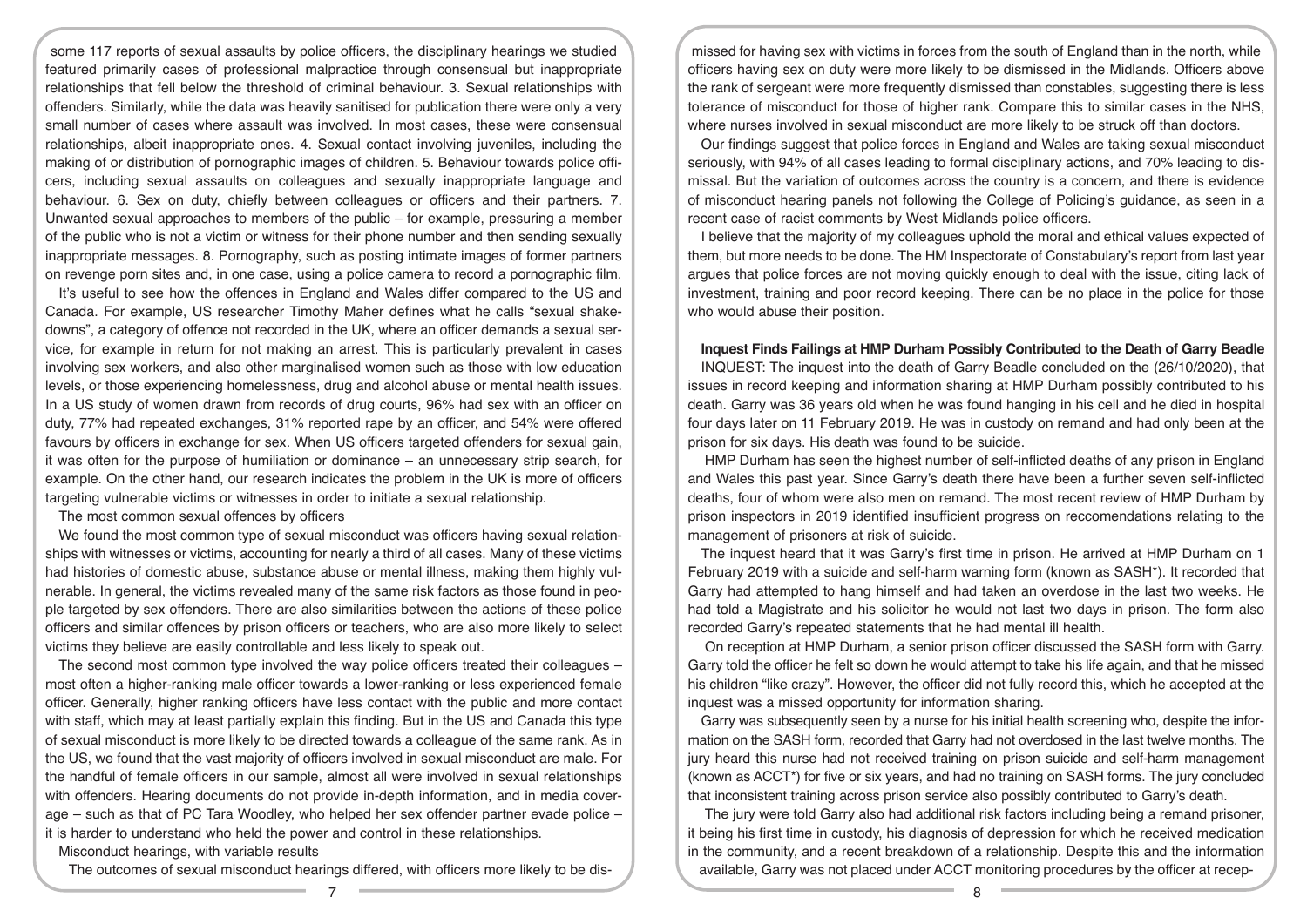tion or the nurse. Garry did not receive his anti-depressant medication until three days later.

 An ACCT was opened by a mental health nurse later that day. Initially Garry was put on hourly observations. After the first ACCT review the following day, these were reduced to just six regular observations over each day and night, despite Garry reporting feeling overwhelmed. The jury heard that this is common amongst people who are in custody for the first time. His risk of self-harm and suicide was assessed to be low. A Custodial Manager reviewing the form for quality assurance later, on 4 February, changed the level of risk to 'raised'.

 On the afternoon of 3 February 2019, the jury heard that Garry had telephoned a close friend. The friend was extremely concerned and felt Garry was saying goodbye. Garry asked his friend to look after his children and said "I have everything I need now to do what I am going to do." The friend contacted Northumbria Police about his concerns, who then spoke to the prison.

 HMP Durham recorded the police contact in security intelligence records, which healthcare staff and most prison officers do not have access to. The information was not passed on to mental health staff or anyone involved in the ACCT reviews. Witnesses confirmed they would have expected a record of this call to appear on the ACCT document. One officer said, had it been recorded, they would have considered raising Garry's risk to high.

 A senior nurse manager at Tear Esk and Wear Valley NHS Foundation Trust, who provide mental health services in HMP Durham agreed that this was a missed opportunity for important information about Garry's risk to himself to be shared. The Governor of HMP Durham told the jury that there is no evidence that the security intelligence record was passed to the Safer Custody department, or to a Governor to review, as it should have been.

 On the morning of 7 February, a scheduled ACCT review took place, attended by a custodial manager and a mental health nurse. Based on Garry's presentation, his level of risk of harm to himself was reduced from 'raised' to 'low'. This was despite an incident the evening before where Garry had been distressed about a change in his cellmate, and was left as the single occupant in his cell. The custodial manager was still not aware of Garry's phonecall to his friend, and accepted that as a result the risk assessment was inadequate. Had they known, they would have considered his risk to be high. Garry was found hanging in his cell at 2pm that day.

 Garry was born in London, raised in Watford, and moved to Newcastle where he lived for 12 years. He had five children, one of whom tragically died at four weeks old. His family described Garry as being a loving and mischievous child, who was never happier when he had his football boots on. Garry was an important and influential member of his local football team Oxhey Jets, and a stand has been named in his honour.

Karen Beadle, Garry's mother, said: "As Garry's mum, I truly feel many of us have lost a very special person. A joker, prankster, loved being with his friends and his passion for football never faltered, a talent he excelled in. After all the evidence from the inquest has come to light, it is crystal clear that Garry was overwhelmed, confused, emotional and that more attention should of been paid to the red flags that Garry was waving for help and support. We now know that fundamental errors were made in Garry's short time at HMP Durham.

We must do more to protect people in these positions, as I do not want any other families to go through what I have and am. I would like to take this opportunity in thanking my legal representatives Tara Mulcair and Stephen Clark for their exemplary professionalism throughout this inquest and for going above beyond throughout this time."

*Jasmine Leng, Senior Caseworker at INQUEST, said:* "All the warning signs were there, but Garry was fundamentally failed by those who owed him a duty of care. Durham prison has

seen the highest number of self-inflicted deaths over the past ten years. Yet not enough was done to address the serious issues identified by the Inspectorate, Ombudsman and at previous inquests. Garry died as a result of this failure. We simply cannot wait any longer for substantial and sustainable change in prisons. We must look beyond the use of prison and act upon what are clear solutions - tackling sentencing policy, reducing the prison population and redirecting resources to community, health and welfare services."

*Tara Mulcair, Solicitor at Birnberg Peirce* who represented the family, said: "Garry's death has highlighted, once again, the systemic failings in self-harm and suicide monitoring procedures at HMP Durham. There were failings and missed opportunities to share information relevant to risk on almost every single day of Garry's short time in HMP Durham. It is vital that HMP Durham and the Ministry of Justice ensure that lessons are learned so that the failings in Garry's case are not repeated in the future."

## **Minority Ethnic Prisoners' Experiences of Rehabilitation and Release Planning**

There is considerable gap between black and minority ethnic (BME) prisoners and prison staff in their understanding of how ethnicity influences rehabilitation and resettlement, a review by HM Inspectorate of Prisons (HMI Prisons) has found. About a third of BME prisoners interviewed for the review felt that their ethnicity had a significant impact on their experience but almost no staff felt the same. BME prisoners referred to a lack of understanding about their cultural backgrounds and differences, the lack of diversity of prison staff, previous experiences of discrimination in prison and unfair access to jobs. Inspectors concluded that staff had insufficient understanding of BME prisoners' distinct experiences of prison life, and how ethnicity might influence their engagement with rehabilitative work. Not enough was being done to improve communication with BME prisoners.

Publishing the report – Minority ethnic prisoners' experiences of rehabilitation and release planning – Peter Clarke, HM Chief Inspector of Prisons, said: "Increasing mutual understanding of this problem is a critical task if the relationships which form the bedrock of rehabilitative culture are to be nurtured. "We found that the concept of rehabilitative culture currently held little meaning for BME prisoners, even where staff thought that this was what they were delivering." The report urges a "reimagining of what rehabilitative culture means and how it can be better communicated and delivered, as well as a frank assessment of how experiences of prejudice and discrimination affect the promise of rehabilitative culture for minority ethnic prisoners."

Black and minority ethnic groups are greatly overrepresented in the prison population. Mr Clarke said: "People from a BME background have less trust in the criminal justice system than white people and worse perceptions of the system's fairness. Developing a greater understanding of the perceptions of prisoners and disproportionalities in the prison system, and finding ways to address them, is an important task for those working in prisons. This thematic review is a small but original contribution to that effort. Little has been written on BME prisoners' experiences of offender management and resettlement services, and there is very limited work on the increasingly influential concept of 'rehabilitative culture' and the degree to which efforts to achieve it have taken account of the specific experiences of BME prisoners."

Gypsy, Roma and Traveller (GRT) prisoners are also greatly overrepresented in prisons while, Mr Clarke added, "distinctive needs they may have are not well identified or addressed. The experiences of this group are therefore included in this review, although, as is made clear, poor identification of GRT prisoners limited the number that we were able to interview." Mr Clarke underlined the importance of understanding the complexity of terms such as 'black and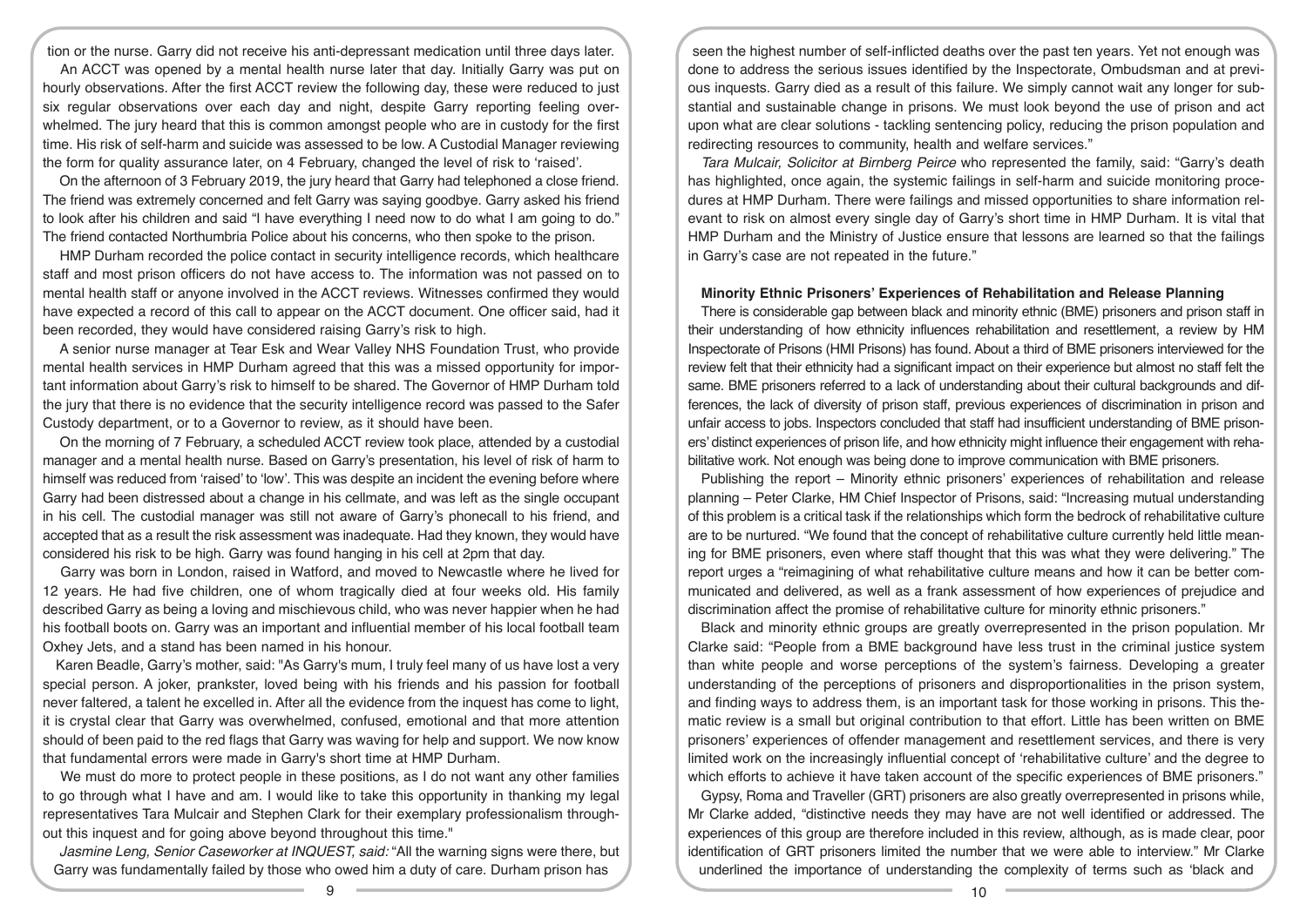minority ethnic' in future research. "Throughout this project, we have been acutely aware that there are considerable problems with using collective terms such as 'black and minority ethnic'. Such descriptions imply a false homogeneity of experience between culturally different minority groups and will always understate the uniqueness of each of them. "It is important to state at the outset that we consider this review a starting point for more sophisticated and granular analyses that will be required to help improve our understanding of the complexity of human experiences and identities. The lack of a sufficiently wide range of data held by HM Prison and Probation Service (HMPPS) relating to both participation and outcomes in activities, rehabilitative work and release planning became increasingly clear during our fieldwork. Addressing this problem is a challenge that we set out to HMPPS in our recommendations."

In conclusion, Mr Clarke added: "This thematic review identifies positive practices which can provide direction for system-wide reforms. For example, the fact that minority ethnic women at HMP New Hall felt included in the prison's rehabilitative culture is worthy of further exploration. We also identify specific programmes and support for BME and GRT prisoners which were valued by prisoners and staff alike. Our findings demonstrate how specialist voluntary sector organisations can help BME and GRT prisoners to feel more included in rehabilitative work and to engage more effectively in pre-release processes."

## **A Higher Test of Necessity for Arrest?**

Cecily White, Police Law Blog: In Rashid v Chief Constable of West Yorkshire [2020] EWHC 2522 (QB) the High Court (Lavender J) has allowed an appeal against a Recorder's decision to dismiss a general practitioner's claim for wrongful arrest, on the basis that the officers involved lacked reasonable grounds for believing the arrest was necessary. It follows recent cases in articulating a higher bar for the police to show reasonable grounds for necessity to arrest than perhaps had been thought to apply. It also raises interesting arguments about whether any other defences, such as the "Lumba/Parker" issue or ex turpi causa (the defence of illegality) might be available where an arrest has been unlawful.

Facts: This was a case in which there appears to have been strong (and certainly reasonable) grounds for suspecting the claimant general practitioner of a crime. He had been arrested in connection with an investigation into fraudulent claims against motor insurers for injuries sustained in road traffic accidents, which led to 45 individuals being convicted of fraud. The police found appointment diaries concerning the general practitioner in the car of one of the conspirators, and at the office of the company making the fraudulent claims, which showed appointments for up to 50 potential claimants per day at 10 minute intervals. Medical experts advised that such assessments should take 20-30 minutes; that the claimant's reports were of poor quality; and that £250-£300 per assessment was a reasonable fee, whereas the claimant appeared to have been charging £470 per report, thereby earning himself up to £23,500 per day. The police also found that the claimant had been making payments into the bank accounts of the fraudulent claims company, and one of the conspirators.

The claimant was arrested during a home visit at dawn, in the course of which his mobile phone was seized from his bedside table. In addition, the police had warrants to search three of the claimant's premises. He was interviewed and released on bail, but the Crown Prosecution Service decided against bringing charges. Perhaps, unsurprisingly, Lavender J was satisfied, notwithstanding the absence of the arresting officer at the trial, who had since left the police service, that there had been reasonable grounds for suspecting the claimant

of being party to the offences committed by the conspirators: [74]-[76]. However, although the judge agreed that the Recorder had been entitled to conclude that the officers involved had honestly believed it was necessary to perform an arrest, they had, according to Lavender J, lacked reasonable grounds for that belief.

The Chief Constable's case had been that the officers involved genuinely and reasonably believed that an arrest was necessary to allow the prompt and effective investigation of the suspected offences, pursuant to subsections 24(4) and (5)(e) of the Police and Criminal Evidence Act 1984 ("PACE"). The reasons recorded as being given in evidence included - that the time constraints of voluntary attendance may not have been sufficient; - there was a need to secure information contained, in particular, on the claimant's phone(s); - there was a need to obtain evidence seized on arrest for the purpose of later interviews.

Since the claimant was suspected of involvement in a large-scale conspiracy, the Chief Constable had submitted that there was an obvious risk of suspects tampering with evidence or "tipping off" co-conspirators; although Lavender J noted that such matters had not been relied on by the senior officer who gave evidence: [81].

Judgment: Lavender J was dissatisfied with all three reasons. First, there was no time constraint on voluntary attendance for interview. The judge opined that the senior officer, DI Taylor, appeared to have had in mind the 24-hour period within which a person may be detained without charge. However, DI Taylor's evidence had not been that it would have been necessary to detain the claimant for 24 hours – rather, that the police might not be ready to interview him within 24 hours, depending on what emerged from the searches. Nor had DI Taylor suggested there was a need to detain the claimant prior to interview in order to prevent him having contact with others. If the police had not been ready to interview the claimant on the day of his arrest he could, Lavender J considered, have been invited to attend the station for interview the following day or subsequently. Moreover, the police could have invited him to a voluntary interview while intending to arrest him if he intended to leave: [82]-[87].

Second, the other two reasons did not suffice because the police had search warrants of the claimant's premises, and therefore the only evidence which might have necessitated the claimant's arrest would have been evidence concealed on his person. Although Lavender J accepted that the intention to arrest had been formed before the police attended the claimant's home, he observed that it had been a dawn arrest, when the claimant had been in his nightclothes and the mobile phone seized from the bedside table. This, in the judge's view, cast doubt on whether s. 32(5) PACE had been satisfied (i.e. the power to search on arrest where the officer has reasonable grounds for believing the person may have concealed on him anything for which a search is permitted). Moreover, given that the claimant had been expected to be cooperative, an arrest could not reasonably be thought necessary unless he had refused to cooperate (or given that appearance): [88]-[91].

Lavender J, thus, concluded there were no reasonable grounds for believing it was necessary to arrest the claimant and that his arrest had been unlawful. In obiter remarks, the judge added that in light of his conclusion on necessity, it could not be said that, if the arresting officer had not arrested the claimant, another officer would have done so lawfully – the so-called "Lumba/Parker" issue. Also, he held that there was "no scope" for the application of the ex turpi causa doctrine, which the Chief Constable had submitted was applicable because the claimant's "industrialisation" of his medicolegal work involved a breach of his duty to the court and was contrary to the public interest [48]. Lavender J concluded that the conduct of the claimant referred to by the Recorder – that he had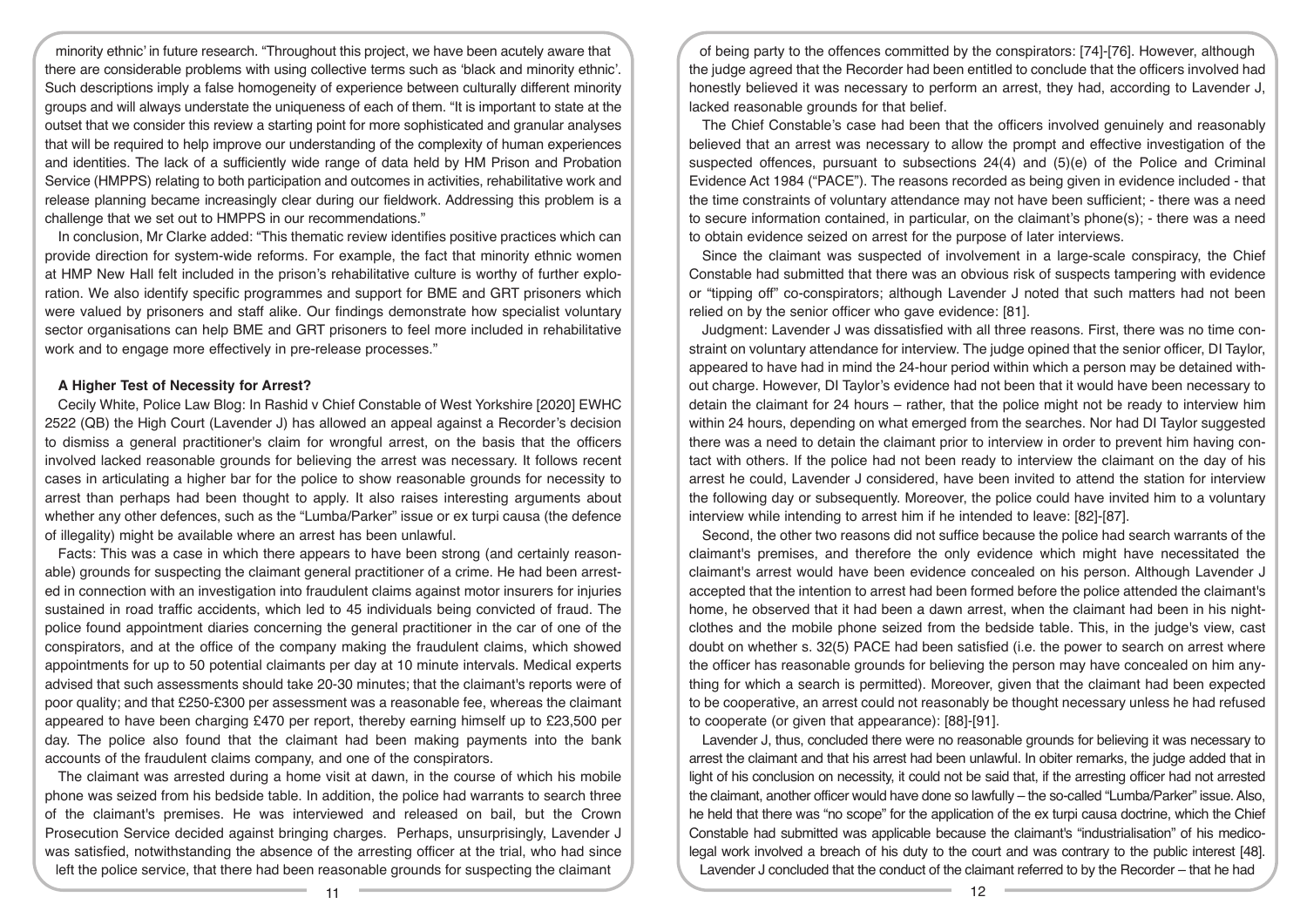given "evasive" and "equivocal" answers in cross-examination, which demonstrated that he had "neither a proper understanding nor respect for the duty he owed to the court and the solemnity of the declarations he was making in his reports" – merely provided the occasion for his arrest, but did not cause him to be arrested unlawfully [93].

*Analysis:* On one view, this is simply another case where a police force has failed to demonstrate that an arrest was necessary. Lavender J appears to have taken a particularly stringent view of the necessity requirement. He remarked that whereas the requirement for reasonable grounds for suspecting a person of being guilty of a crime under section 24(2) PACE "imposed a comparatively low hurdle", the requirement for reasonable grounds for believing an arrest is necessary "imposed a comparatively high hurdle" [25]. In support of this proposition, the judge cited Hayes v Chief Constable of Merseyside [2011] EWCA Civ 911; [2012] 1 WLR 517, where Hughes LJ stated, of sub-sections 24(4) and (5) PACE (as amended from 1 January 2006): "[15] The effect of this is, in one sense, to tighten up the accountability of police officers, at least in the case of arrest for serious offences, because those arrests now become subject to the criterion of necessity, whereas previously only non-arrestable offences were. As Toulson LJ pointed out in this court in Shields v Chief Constable of Merseyside Police [2010] EWCA Civ 1281, the new formulation also: (a) creates a single code for all offences; (b) ensures conformity with article 5 of the European Convention for the Protection of Human Rights and Fundamental Freedoms; and (c) incorporates the Wednesbury principle of review via the concept of reasonable grounds, brought forward from the previous law and extended to the new general requirement of necessity."

However, Hughes LJ was there referring to the introduction of the "necessity" requirement, not how easy it is to satisfy. A similar emphasis was placed by Thornton J in Commissioner of Police of the Metropolis v MR [2019] EWHC 888 (QB) where she, by reference to the same section in Hayes, described the test of necessity as a "high bar" [47]. In MR, the claimant had attended a police station for a voluntary interview and only then been arrested, prior to the interview, on suspicion of harassment. In that scenario it is perhaps easier to see how the court was not persuaded that it had been necessary to arrest him.

In this case, the Chief Constable was not helped by the absence of any record of the reasons for the arrest, as required by PACE Code G [45]-[46], or the absence of the arresting officer at trial. There appears to have been no direct evidence that the officers feared that by inviting the claimant to a voluntary interview, they would have been alerting him to the fact that he was of interest to the police, thereby giving him an opportunity either to make contact with the conspirators or conceal evidence. Despite the Chief Constable's submission to this effect, Lavender J was not prepared to draw any such inference.

Perhaps of more interest to future cases are the other arguments which did not succeed. The "Lumba/Parker" issue, derived from Parker v Chief Constable of Essex [2018] EWCA Civ 2788; [2019] 1 WLR 2238, failed because Lavender J was not satisfied that there were any reasonable grounds for believing it was necessary to arrest and therefore there was no other scenario in which the claimant "could and would have been arrested lawfully" had the police acted lawfully (thereby entitling him only to nominal damages) as had been the case in Parker, where there had been reasonable grounds for suspecting the claimant but the arresting officer, who had had those grounds in mind, had not ultimately performed the arrest.

The illegality argument was dismissed with equally short shrift. Lavender J was satisfied that it had been reasonable to suspect that the claimant's activity had been fraudulent [10]. In those circumstances, the Chief Constable had argued that this amounted to "turpitude" sufficient

to engage the illegality defence, which allows a court to deny a claim for damages where it is founded on the claimant's own illegality or immorality, which is both serious and related to the events from which the claim arises. Lavender J cited Gray v Thames Trains Ltd [2009] UKHL 33; [2009] 1 AC 1339 where Lord Hoffmann described, at [54], the distinction between causing something and "merely providing the occasion for someone else to cause something". Lavender J characterised the damage suffered by the claimant as having been caused by the unlawfulness of his arrest, rather than the suspected fraudulent activity which led to that arrest.

Unlike the "Lumba/Parker" issue, which stands or falls with the existence of reasonable grounds, the illegality defence could, conceivably, be used as a "fall back" in cases where those grounds are lacking. It might be thought most likely to apply in cases where the evidence of the claimant's suspected offending is particularly cogent. Assuming that such cases are more likely to give rise to reasonable grounds for suspicion, the illegality defence might avail forces in cases where the stumbling block for the lawfulness of an arrest is the necessity requirement.

Above all, this case reaffirms the care with which forces need to consider the necessity requirement, and properly document the reasons for an arrest so that they are able to withstand subsequent scrutiny in court.

## **Northern Ireland: Sharp Increase in Number of Prisoners Being Held Alone**

Irish Legal News: There has been a sharp increase in the number of prisoners spending more than 15 days in units by themselves, the Belfast Telegraph reports. In the past decade, more than 1,000 prisoners have been put in care and supervision units (CSUS) in jails for that period of time. In 2010, some 587 prisoners were held in a CSU, 25 of them for more than 15 days. Last year, however, that figure had more than doubled to 1,340 prisoners, with 195 of them having been held for more than 15 days in isolation.

Prisoner Ombudsman Dr Lesley Carroll said that being put in a CSU did not necessarily mean being put in solitary confinement. "I recognise that CSUS are required to be carefully managed so as to ensure that there is engagement with officers, healthcare and governors throughout each day (and that) exercise time is provided and reading or other materials during time in the CSU. When each of these elements of policy and practice are carried out to the required standards, the CSU cannot be considered to be solitary confinement, as defined by the Mandela Rules. I have visited units on many occasions. Prisoners are there for a variety of reasons, ranging from their own safety and the safety of others to reasons of discipline and good order."

The Prison Service said: "CSUS play an important role in each of our prisons as places where individuals can be kept apart from the general population in the interest of good order and discipline or for their own protection. An individual may be placed in the CSU as a result of breaching prison rules, including engaging in harmful behaviours, violence, disruptive, aggressive or anti-social behaviour, and drug seeking, taking or trafficking. Every case is considered on an individual basis and there is a stringent and transparent process to manage and review. Prisoners are only held in the CSU for such a time as is considered to be absolutely necessary and the initial period of restriction will not exceed 72 hours. All cases are reviewed weekly through the CSU manager's assessment, which allows for any application to be ended if the specific circumstances change."

## **Scotland to Pardon Hundreds Convicted in 1984 Miners' Strike**

Severin Carrell, Guardian: The Scottish government is to pardon hundreds of men convicted